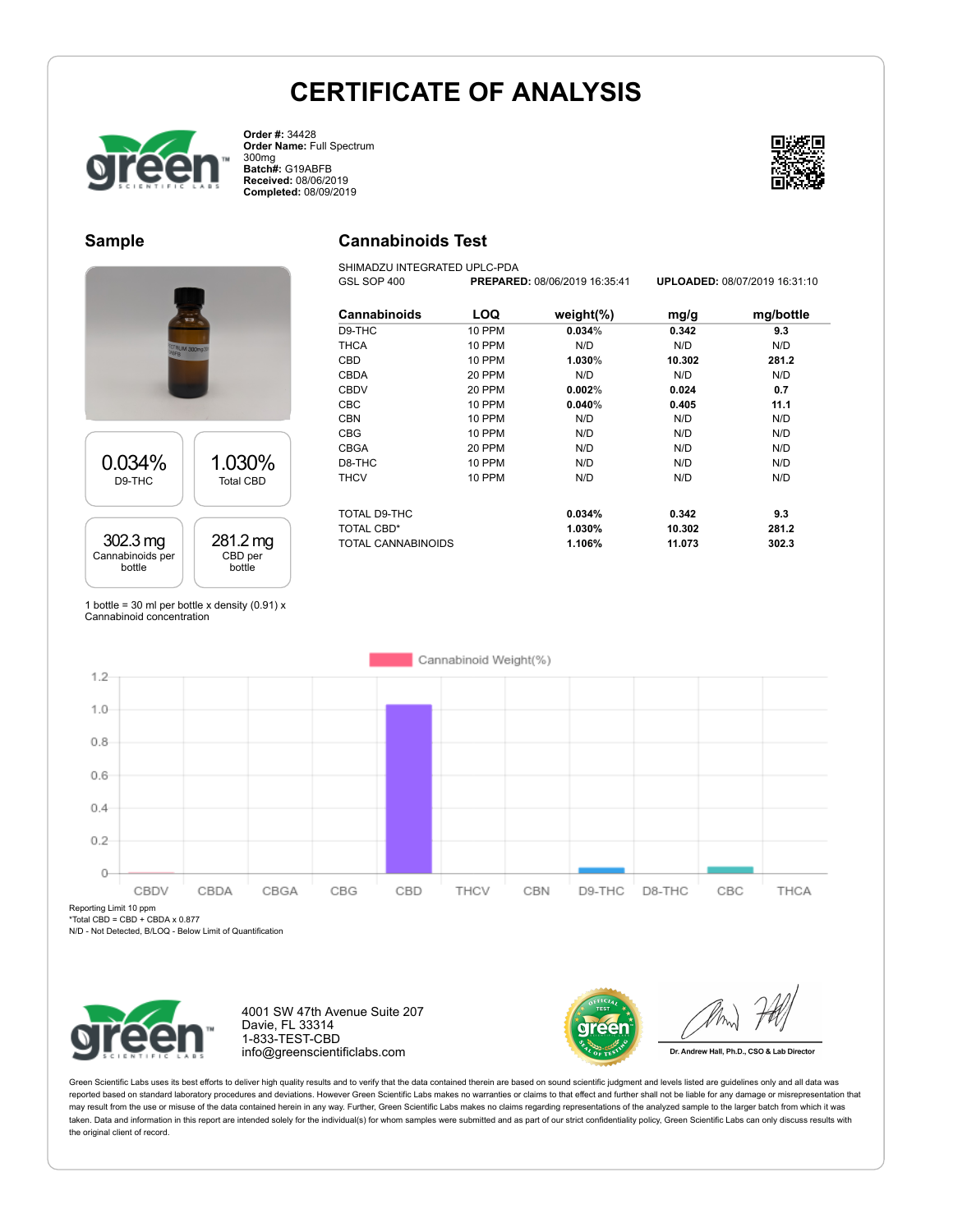

**Order #:** 34428 **Order Name:** Full Spectrum 300mg **Batch#:** G19ABFB **Received:** 08/06/2019 **Completed:** 08/09/2019



## **TERPENES: TOTAL (0.000%)**

Headspace GCMS - Shimadzu GCMS QP2020 with HS20

GSL SOP 404 **Prepared:** 08/06/2019 22:03:49 **Uploaded:** 08/07/2019 20:23:54

**Terpene Results (%) LOQ (%) LOD (%)**

### **Terpenes Breakdown**

**Top Terpenes Results:**



#### **Tested for but not present:**

ALPHA-PINENE, CAMPHENE, SABINENE, BETA-MYRCENE, BETA-PINENE, ALPHA.-PHELLANDRENE, 3-CARENE, ALPHA-TERPINENE, TRANS-BETA-OCIMENE, LIMONENE, CIS-BETA-OCIMENE, EUCALYPTOL, GAMMA.-TERPINENE, TERPINOLENE, SABINENE HYDRATE, LINALOOL, FENCHONE, FENCHOL, ISOPULEGOL, CAMPHOR, ISOBORNEOL, MENTHOL, BORNEOL, TERPINEOL (MIX OF ISOMERS), GAMMA-TERPINEOL, NEROL, GERANIOL, PULEGONE, GERANYL ACETATE, ALPHA-CEDRENE, CARYOPHYLLENE, HUMULENE, VALENCENE, CIS-NEROLIDOL, TRANS-NEROLIDOL, GUAIOL, CARYOPHYLLENE OXIDE, CEDROL, ALPHA-BISABOLOL



4001 SW 47th Avenue Suite 207 Davie, FL 33314 1-833-TEST-CBD info@greenscientificlabs.com



Dr. Andrew Hall, Ph.D., CSO & Lab Director

Green Scientific Labs uses its best efforts to deliver high quality results and to verify that the data contained therein are based on sound scientific judgment and levels listed are guidelines only and all data was reported based on standard laboratory procedures and deviations. However Green Scientific Labs makes no warranties or claims to that effect and further shall not be liable for any damage or misrepresentation that may result from the use or misuse of the data contained herein in any way. Further, Green Scientific Labs makes no claims regarding representations of the analyzed sample to the larger batch from which it was taken. Data and information in this report are intended solely for the individual(s) for whom samples were submitted and as part of our strict confidentiality policy. Green Scientific Labs can only discuss results with the original client of record.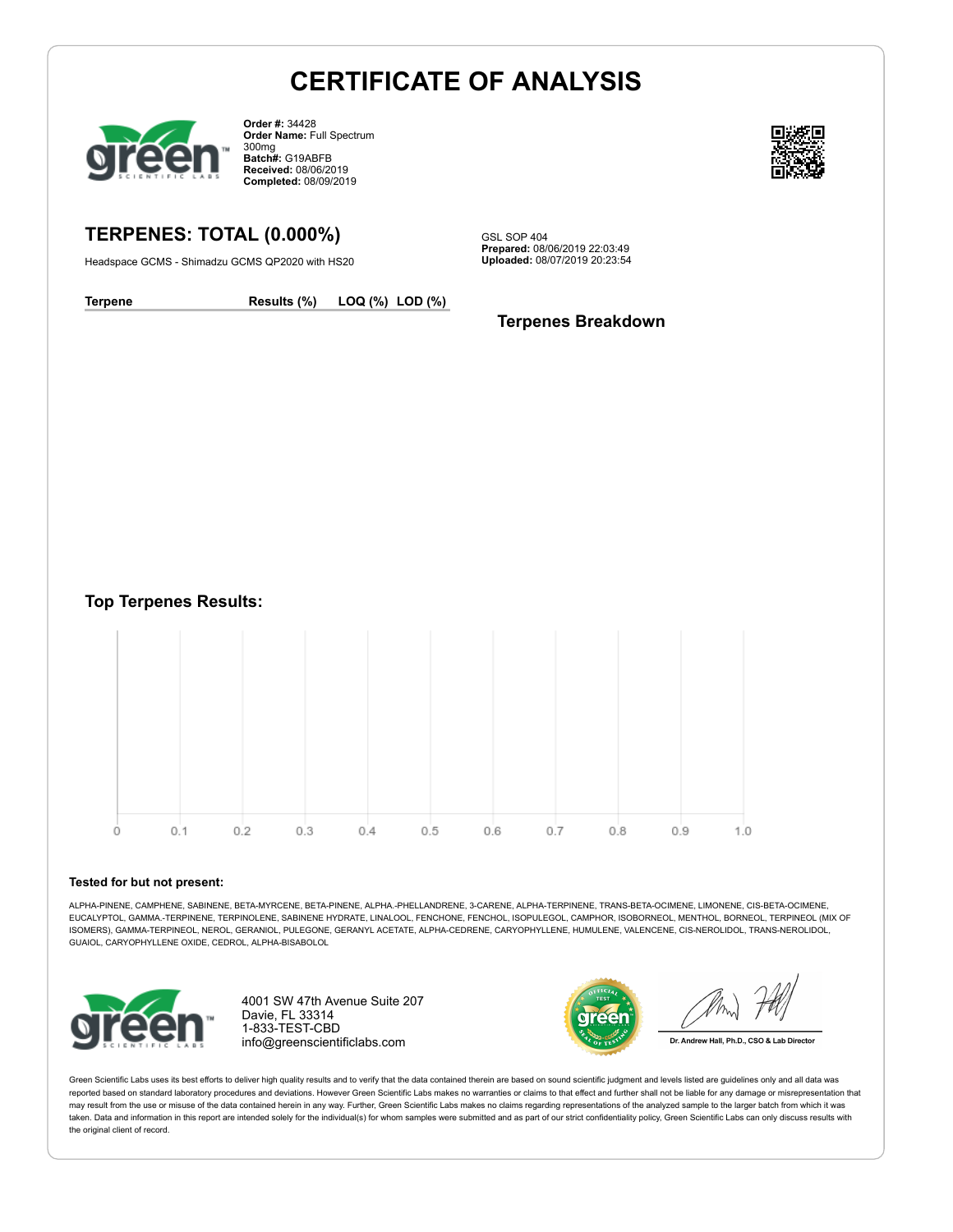

**Order #:** 34428 **Order Name:** Full Spectrum 300mg **Batch#:** G19ABFB **Received:** 08/06/2019 **Completed:** 08/09/2019



**LOD**

# **PESTICIDE ANALYSIS:**

GSL SOP 401 **PREPARED:** 08/06/2019 21:26:34 **UPLOADED:** 08/07/2019 18:53:02

GCMS-MS - Shimadzu GCMS-TQ8040

| <b>Pesticide</b>    | <b>Action Level</b><br>(ppm) | Results<br>(ppm) | LOQ<br>(ppm) | LOD<br>(ppm) |
|---------------------|------------------------------|------------------|--------------|--------------|
| CAPTAN              | 0.700                        | N/D              | 0.003        | 0.001        |
| CHLORDANE           | 0.100                        | N/D              | 0.003        | 0.001        |
| <b>CHLORFENAPYR</b> | 0.100                        | N/D              | 0.003        | 0.001        |
| <b>COUMAPHOS</b>    | 0.100                        | N/D              | 0.003        | 0.001        |

| <b>Pesticide</b>        | <b>Action Level Results LOQ LOD</b> |                         |       |       |
|-------------------------|-------------------------------------|-------------------------|-------|-------|
|                         | (ppm)                               | $(ppm)$ $(ppm)$ $(ppm)$ |       |       |
| <b>CYFLUTHRIN</b>       | 2.000                               | N/D                     | 0.003 | 0.001 |
| <b>CYPERMETHRIN</b>     | 1.000                               | N/D                     | 0.003 | 0.001 |
| PARATHION-METHYL        | 0.100                               | N/D                     | 0.003 | 0.001 |
| PENTACHLORONITROBENZENE | 0.100                               | N/D                     | 0.003 | 0.001 |

#### LCMS-MS - Shimadzu LCMS-8060

| <b>Pesticide</b>           | <b>Action Level</b> | <b>Results</b> | LOQ   | LOD   |
|----------------------------|---------------------|----------------|-------|-------|
|                            | (ppm)               | (ppm)          | (ppm) | (ppm) |
| <b>ABAMECTIN B1A</b>       | 0.100               | N/D            | 0.005 | 0.001 |
| <b>ACEPHATE</b>            | 0.100               | N/D            | 0.001 | 0.001 |
| <b>ACEQUINOCYL</b>         | 0.100               | N/D            | 0.001 | 0.001 |
| <b>ACETAMIPRID</b>         | 0.100               | N/D            | 0.005 | 0.001 |
| <b>ALDICARB</b>            | 0.100               | N/D            | 0.005 | 0.001 |
| <b>AZOXYSTROBIN</b>        | 0.100               | N/D            | 0.001 | 0.001 |
| <b>BIFENAZATE</b>          | 0.100               | N/D            | 0.005 | 0.001 |
| <b>BIFENTHRIN</b>          | 3.000               | N/D            | 0.005 | 0.001 |
| <b>BOSCALID</b>            | 0.100               | N/D            | 0.005 | 0.001 |
| <b>CARBARYL</b>            | 0.500               | N/D            | 0.003 | 0.001 |
| <b>CARBOFURAN</b>          | 0.100               | N/D            | 0.001 | 0.001 |
| <b>CHLORANTRANILIPROLE</b> | 10.000              | N/D            | 0.005 | 0.005 |
| <b>CHLORPYRIFOS</b>        | 0.100               | N/D            | 0.001 | 0.001 |
| <b>CLOFENTEZINE</b>        | 0.100               | N/D            | 0.001 | 0.001 |
| <b>DAMINOZIDE</b>          | 0.100               | N/D            | 0.005 | 0.001 |
| <b>DIAZANON</b>            | 0.100               | N/D            | 0.001 | 0.001 |
| <b>DICHLORVOS</b>          | 0.100               | N/D            | 0.005 | 0.001 |
| <b>DIMETHOATE</b>          | 0.100               | N/D            | 0.001 | 0.001 |
| <b>DIMETHOMORPH</b>        | 2.000               | N/D            | 0.005 | 0.001 |
| <b>ETHOPROPHOS</b>         | 0.100               | N/D            | 0.001 | 0.001 |
| <b>ETOFENPROX</b>          | 0.100               | N/D            | 0.001 | 0.001 |
| <b>ETOXAZOLE</b>           | 0.100               | N/D            | 0.010 | 0.005 |
| <b>FENHEXAMID</b>          | 0.100               | N/D            | 0.005 | 0.001 |
| <b>FENOXYCARB</b>          | 0.100               | N/D            | 0.005 | 0.001 |
| <b>FENPYROXIMATE</b>       | 0.100               | N/D            | 0.001 | 0.001 |
| <b>FIPRONIL</b>            | 0.100               | N/D            | 0.003 | 0.001 |
| <b>FLONICAMID</b>          | 0.100               | N/D            | 0.025 | 0.010 |
| <b>FLUDIOXANIL</b>         | 0.000               | N/D            | 0.003 | 0.001 |
| <b>FLUDIOXONIL</b>         | 0.100               | N/D            | 0.003 | 0.001 |
| <b>HEXYTHIAZOX</b>         | 0.100               | N/D            | 0.005 | 0.001 |

| Pesticide              | <b>Action Level</b> | <b>Results</b> | LOQ   | LOD   |
|------------------------|---------------------|----------------|-------|-------|
|                        | (ppm)               | (ppm)          | (ppm) | (ppm) |
| <b>IMAZALIL</b>        | 0.100               | N/D            | 0.005 | 0.001 |
| <b>IMIDACLOPRID</b>    | 5.000               | N/D            | 0.005 | 0.001 |
| <b>KRESOXIM-METHYL</b> | 0.100               | N/D            | 0.010 | 0.005 |
| <b>MALATHION</b>       | 0.500               | N/D            | 0.005 | 0.001 |
| METALAXYL              | 2.000               | N/D            | 0.001 | 0.001 |
| <b>METHIOCARB</b>      | 0.100               | N/D            | 0.005 | 0.001 |
| <b>METHOMYL</b>        | 1.000               | N/D            | 0.001 | 0.001 |
| <b>MEVINPHOS</b>       | 0.100               | N/D            | 0.001 | 0.001 |
| <b>MYCLOBUTANIL</b>    | 0.100               | N/D            | 0.005 | 0.001 |
| <b>NALED</b>           | 0.100               | N/D            | 0.005 | 0.001 |
| <b>OXAMYL</b>          | 0.500               | N/D            | 0.001 | 0.001 |
| <b>PACLOBUTRAZOL</b>   | 0.100               | N/D            | 0.005 | 0.001 |
| <b>PERMETHRINS</b>     | 0.500               | N/D            | 0.005 | 0.001 |
| <b>PHOSMET</b>         | 0.100               | N/D            | 0.005 | 0.001 |
| <b>PIPERONYL</b>       | 3.000               | N/D            | 0.001 | 0.001 |
| <b>BUTOXIDE</b>        |                     |                |       |       |
| <b>PRALLETHRIN</b>     | 0.100               | N/D            | 0.005 | 0.005 |
| <b>PROPICONAZOLE</b>   | 0.100               | N/D            | 0.010 | 0.005 |
| <b>PROPOXUR</b>        | 0.100               | N/D            | 0.001 | 0.001 |
| <b>PYRETHRINS</b>      |                     | N/D            | 0.005 |       |
| (PYRETHRIN I)          | 0.500               |                |       | 0.005 |
| <b>PYRIDABEN</b>       | 0.100               | N/D            | 0.005 | 0.001 |
| <b>SPINETORAM</b>      | 0.100               | N/D            | 0.001 | 0.001 |
| <b>SPINOSAD</b>        | 0.100               | N/D            | 0.001 | 0.001 |
| <b>SPIROMESIFEN</b>    | 0.100               | N/D            | 0.005 | 0.001 |
| SPIROTETRAMAT          | 0.100               | N/D            | 0.001 | 0.001 |
| <b>SPIROXAMINE</b>     | 0.100               | N/D            | 0.001 | 0.001 |
| <b>TEBUCONAZOLE</b>    | 0.100               | N/D            | 0.005 | 0.001 |

THIACLOPRID 0.100 N/D 0.001 0.001 THIAMETHOXAM 5.000 N/D 0.001 0.001 TRIFLOXYSTROBIN 0.100 N/D 0.001 0.001

N/D = Not Detected, A/LOQ = Above LOQ Level, B/LOQ = Below LOQ Level, B/LOD = Below LOD Level



4001 SW 47th Avenue Suite 207 Davie, FL 33314 1-833-TEST-CBD info@greenscientificlabs.com



Dr. Andrew Hall, Ph.D., CSO & Lab Director

Green Scientific Labs uses its best efforts to deliver high quality results and to verify that the data contained therein are based on sound scientific judgment and levels listed are guidelines only and all data was reported based on standard laboratory procedures and deviations. However Green Scientific Labs makes no warranties or claims to that effect and further shall not be liable for any damage or misrepresentation that may result from the use or misuse of the data contained herein in any way. Further, Green Scientific Labs makes no claims regarding representations of the analyzed sample to the larger batch from which it was taken. Data and information in this report are intended solely for the individual(s) for whom samples were submitted and as part of our strict confidentiality policy, Green Scientific Labs can only discuss results with the original client of record.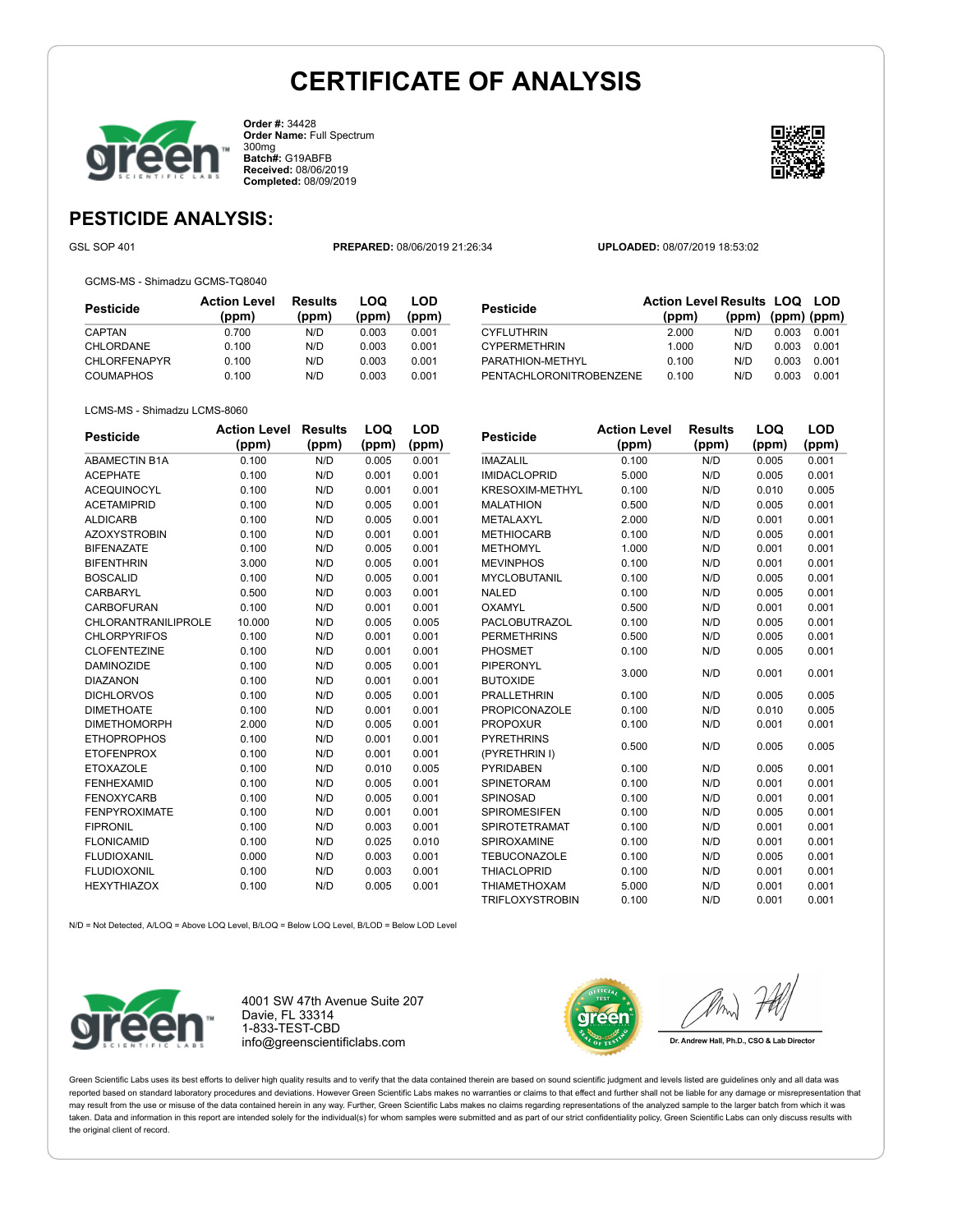

**Order #:** 34428 **Order Name:** Full Spectrum 300mg **Batch#:** G19ABFB **Received:** 08/06/2019 **Completed:** 08/09/2019



## **RESIDUAL SOLVENTS:**

Headspace GCMS - Shimadzu GCMS QP2020 with HS20

GSL SOP 405 **Prepared:** 08/06/2019 22:04:15 **Uploaded:** 08/07/2019 21:17:40

| <b>Residual Solvent</b>  | <b>Action Level (ppm)</b> | Results (ppm) | LOQ (ppm) | LOD (ppm) |
|--------------------------|---------------------------|---------------|-----------|-----------|
| <b>ACETONE</b>           | 5,000                     | N/D           | 140       | 20        |
| <b>ACETONITRILE</b>      | 410                       | N/D           | 25        |           |
| <b>BENZENE</b>           |                           | N/D           |           | 0.5       |
| <b>BUTANE</b>            | 5,000                     | N/D           | 50        | 10        |
| <b>CHLOROFORM</b>        |                           | N/D           |           | 0.5       |
| <b>DICHLOROETHANE</b>    |                           | N/D           |           | 0.5       |
| <b>DICHLOROMETHANE</b>   |                           | N/D           |           | 0.5       |
| <b>ETHANOL</b>           | 5,000                     | N/D           | 140       | 20        |
| ETHYL ACETATE            | 5,000                     | N/D           | 140       | 20        |
| ETHYL ETHER              | 5,000                     | N/D           | 140       | 20        |
| <b>ISOPROPYL ALCOHOL</b> | 5,000                     | N/D           | 140       | 20        |
| <b>METHANOL</b>          | 3,000                     | N/D           | 100       | 20        |
| N-HEPTANE                | 5,000                     | N/D           | 140       | 20        |
| N-HEXANE                 | 290                       | N/D           | 18        | 10        |
| <b>PENTANE</b>           | 5,000                     | N/D           | 140       | 20        |
| <b>PROPANE</b>           | 5,000                     | N/D           | 20        |           |
| <b>TOLUENE</b>           | 890                       | N/D           | 53        |           |
| <b>TRICHLOROETHENE</b>   | $\Omega$                  | N/D           | 0         | 0         |
| <b>XYLENES</b>           | 2,170                     | N/D           | 130       | 20        |



4001 SW 47th Avenue Suite 207 Davie, FL 33314 1-833-TEST-CBD info@greenscientificlabs.com



Dr. Andrew Hall, Ph.D., CSO & Lab Director

Green Scientific Labs uses its best efforts to deliver high quality results and to verify that the data contained therein are based on sound scientific judgment and levels listed are guidelines only and all data was reported based on standard laboratory procedures and deviations. However Green Scientific Labs makes no warranties or claims to that effect and further shall not be liable for any damage or misrepresentation that may result from the use or misuse of the data contained herein in any way. Further, Green Scientific Labs makes no claims regarding representations of the analyzed sample to the larger batch from which it was taken. Data and information in this report are intended solely for the individual(s) for whom samples were submitted and as part of our strict confidentiality policy, Green Scientific Labs can only discuss results with the original client of record.